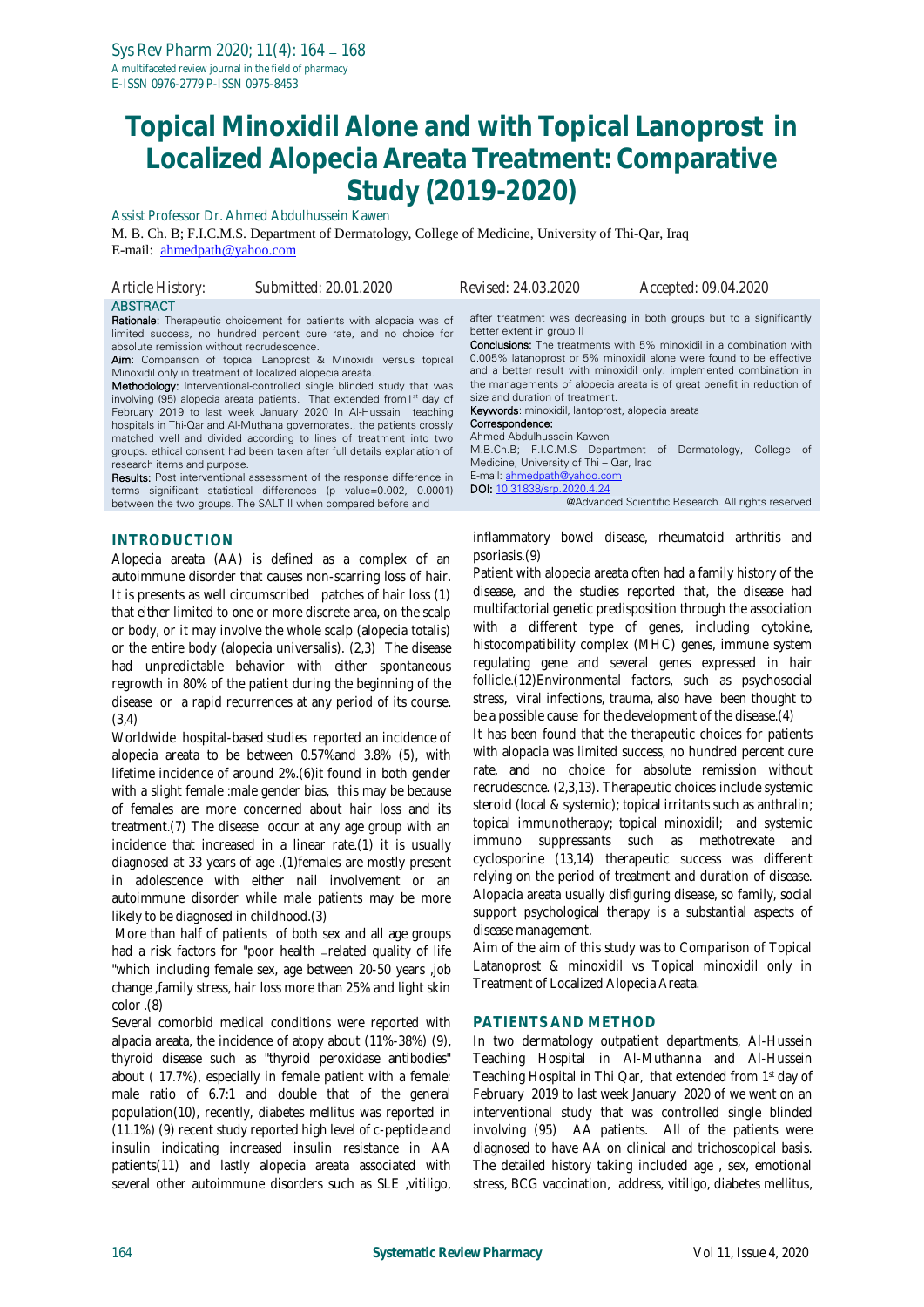connective tissue disease, inflammatory bowel disease , myasthenia gravis, thyroid disease, and family history of alopecia areata. Each patient was examined to reveal the site of predilection whether in scalp, beard, eye brows, eye lashes , and moustache. Also we were looking for any related nail changes. We used the dermoscope to reveal the exclamation mark, yellow dots, black dots, broken hairs and other related trichoscopical findings. The exclusion criteria were:-

- 1. Ophiasis and sisiapho.
- 2. Alopecia totalis and universalis.<br>3. Pregnancy.
- Pregnancy.

4. Any previous treatment to the disease during the last 2 months.

5. Any suspected allergy or contraindication to topical minoxidil and latanoprost.

Data were described in terms of mean, range and standard deviation. The severity of the disease was assessed according to SALT II which is the Severity of Alopecia Tool. The percentage of surface area of each single patch of hair loss is estimated in relation to the total surface area of the scalp then we get the summation of surface area of loss as a percentage, if there is more than one patch.

The score is estimated at the first presentation then at the end of follow up. The duration of treatment was 4-10 weeks and the patients were examined and photos taken at the middle and the end of treatment and recorded as absent in case of (0-25%) , partial in case of (26-75%) and complete in case of (76-100%) hair regrowth . Data were analyzed statistically using Statistical Package for Social Sciences

(SPSS) to attain the significance of results in terms of p value less than 0.05.

Patients were divided into two groups, group 1 got a solution prepared by mixing 60ml of 5% minoxidil solution and 2.5 ml of 0.005% latanoprost solution, and group 2 got 5% minoxidil solution only. Dose of preparation was in both groups was 1 ml to the affected patches twice daily regardless of the affected area.

## **RESULTS**

In addition to the random allocation we further excluded, from a statistical point of view, the bias between the two groups regarding age, gender, and duration of illness. Comparing all these parameters is shown in table (1). We extracted the p value of age matching which was not significant. Also the gender can interfere with the prognosis and outcome of treatment so the gender matching done and revealed a non-significant P value. Matching SALT II before treatment in both groups, to exclude bias, done also and the P value again was not significant as seen in table (2), so is the score after treatment.

Then after intervention we assessed the difference of response in terms of p value between the two groups as shown in table (3). The SALT II when compared before and after treatment was decreasing in both groups but to a significantly better extent in group II as shown in table (3). Some patients in both groups developed mild pruritic erythema which did not interfere with compliance. No systemic adverse effects reported. No physical changes noticed to therapeutic solutions during or after use.

| Groups<br>Demographic data | Group $I(N=50)$   | Group II ( $N = 45$ ) | P. value |  |
|----------------------------|-------------------|-----------------------|----------|--|
| Age / year                 |                   |                       |          |  |
| Range                      | $4 - 45$          | $4 - 45$              |          |  |
| Mean $\pm$ SD              | $24.57 \pm 12.73$ | $24.68 \pm 13.25$     | 0.998    |  |
| Duration \ months          |                   |                       |          |  |
| Range                      | $1 - 13$          | $1 - 13$              | 0.876    |  |
| Mean $\pm$ SD              | $3.06 \pm 3.15$   | $3.14 \pm 3.31$       |          |  |
| Gender                     |                   |                       |          |  |
| Male (%)                   | 21 (42%)          | 19 (42.22%)           |          |  |
| Female (%)                 | 29 (58%)          | 26 (57.78%)           | 0.983    |  |
| Total                      | 50 (100%)         | 45 (100%)             |          |  |

**Table 1:** Demography of studied group

 $P-value \leq 0.05$  Significant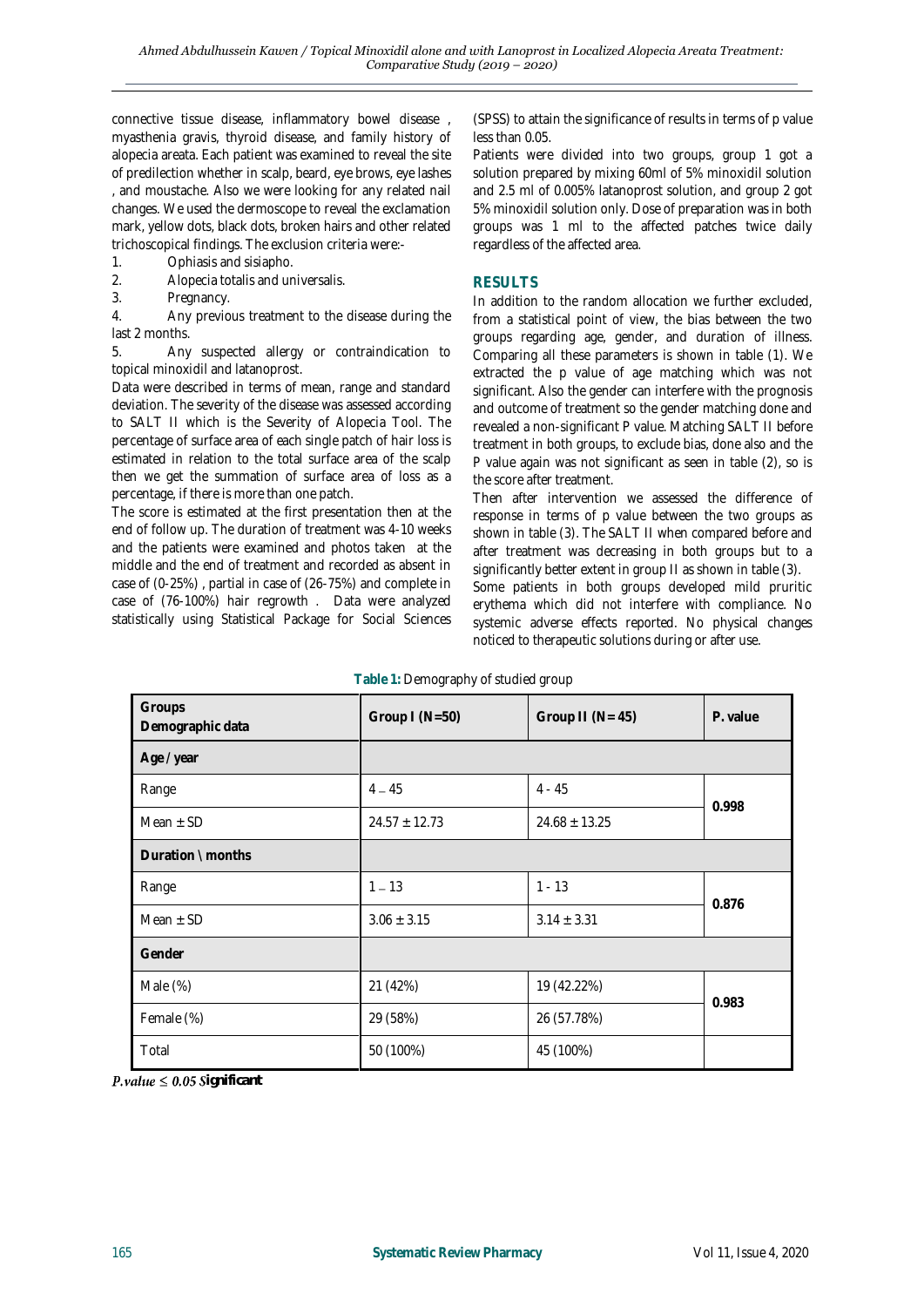| Groups<br>Demographic data | Group $I(N=50)$                    | Group II ( $N = 45$ ) | P. value |  |
|----------------------------|------------------------------------|-----------------------|----------|--|
| SALT before therapy        |                                    |                       |          |  |
| Range                      | $1 - 12$                           | $1 - 12$              | 0.99     |  |
| Mean $\pm$ SD              | $3.59 \pm 2.77$<br>$3.59 \pm 2.57$ |                       |          |  |
| SALT after therapy         |                                    |                       |          |  |
| Range                      | $0 - 12$                           | $0 - 12$              | 0.191    |  |
| Mean $\pm$ SD              | $2.88 \pm 3.27$                    | $2.14 \pm 1.90$       |          |  |

#### **Table 2:** Statistical difference of studied group (avoiding selection bias)

 $P-value \leq 0.05$  Significant

| Table 3: SALT II comparison of pre and post treatment of the 2 groups |  |
|-----------------------------------------------------------------------|--|
|-----------------------------------------------------------------------|--|

| Group           | Range SALT | Mean $\pm$ SD   | P. value |  |
|-----------------|------------|-----------------|----------|--|
| Group $I(N=50)$ |            |                 |          |  |
| Before therapy  | $1 - 12$   | $3.59 \pm 2.57$ | 0.02     |  |
| After therapy   | $0 - 12$   | $2.87 \pm 3.27$ |          |  |
| Group II (N=45) |            |                 |          |  |
| Before therapy  | $1 - 12$   | $3.59 \pm 2.77$ | 0.0001   |  |
| After therapy   | $0 - 12$   | $2.13 \pm 1.89$ |          |  |

 $P-value \leq 0.05$  Significant

# **DISCUSSION**

Minoxidil is used in the treatment of systemic hypertension as a vasoligating drug and also used for the treatment of alopecia as a topical agent (15) while Latanoprost is indicated in the treatment ocular hypertension and open angle glaucoma ,its analogous to prostaglandin F2,this drug reported in the treatment of alopecia due to its side effects noticed in the ocular region, including hypertrichosis ,increased thickening and lengthening of eye lash(16,17).minoxidil and latanoprost acts by mechanism which not fully understood. Minoxidil will stimulating hair follicle, especially those dorm, and prolonging the anagen phase (15) while latanoprost act by stimulating the anagen phase,and increasing the conversion of vellus hair into terminal hair.

Although many therapeutic choices for patient with alopecia areata, but no therapy was effective ,without side effects and cosmetically acceptable. So this study aimed to evaluate the effectivness of minoxidil used isolatedly or in acombination with lantoprost in the treatment of alopecia areata.

95 participants included in the study, all of them finished by 4-10 weeks. Group 1 (50) participants treated topically by lantoprost & minoxidil .Group 2 (45) participants treated by minoxidil only.

As comparing to other treatment modality, it seems to be they are easier for use with relatively less side effects. The study reported some patients in both groups developed mild pruritic erythema which did not interfere with compliance. No systemic adverse effects reported. No physical changes noticed to therapeutic solutions during or after use.

a comparison of the photos taken at the middle and at the end of the treatment was done.

By observing the results obtained before & after treatment , there was significant association between SALT and treatment in both group,these results in accordance with finding reported Bloch *et al.*(18) who concluded that, The treatments with 5% minoxidil alone or in acombination with 0.005% latanoprost was effective in aopacia areata.

regarding the minoxidil, previous Fenton study reported a response with four to six weeks and with less side effects. (19) The mechanism of hair growth stimulated by minoxidil like diazoxide (20) Although these drug are chemically different but they act on blood vessel smooth muscle cells to prevent calcium uptake (21)making them a good vasodilator especially on the arteriole (22) that lead to decreasing heart afterload leading to increased blood flow. A study by Burton et al proposed that good skin blood flow is accountable for hair growth (20) Humphrey proposed high skin blood flow with using of minoxidil. (23)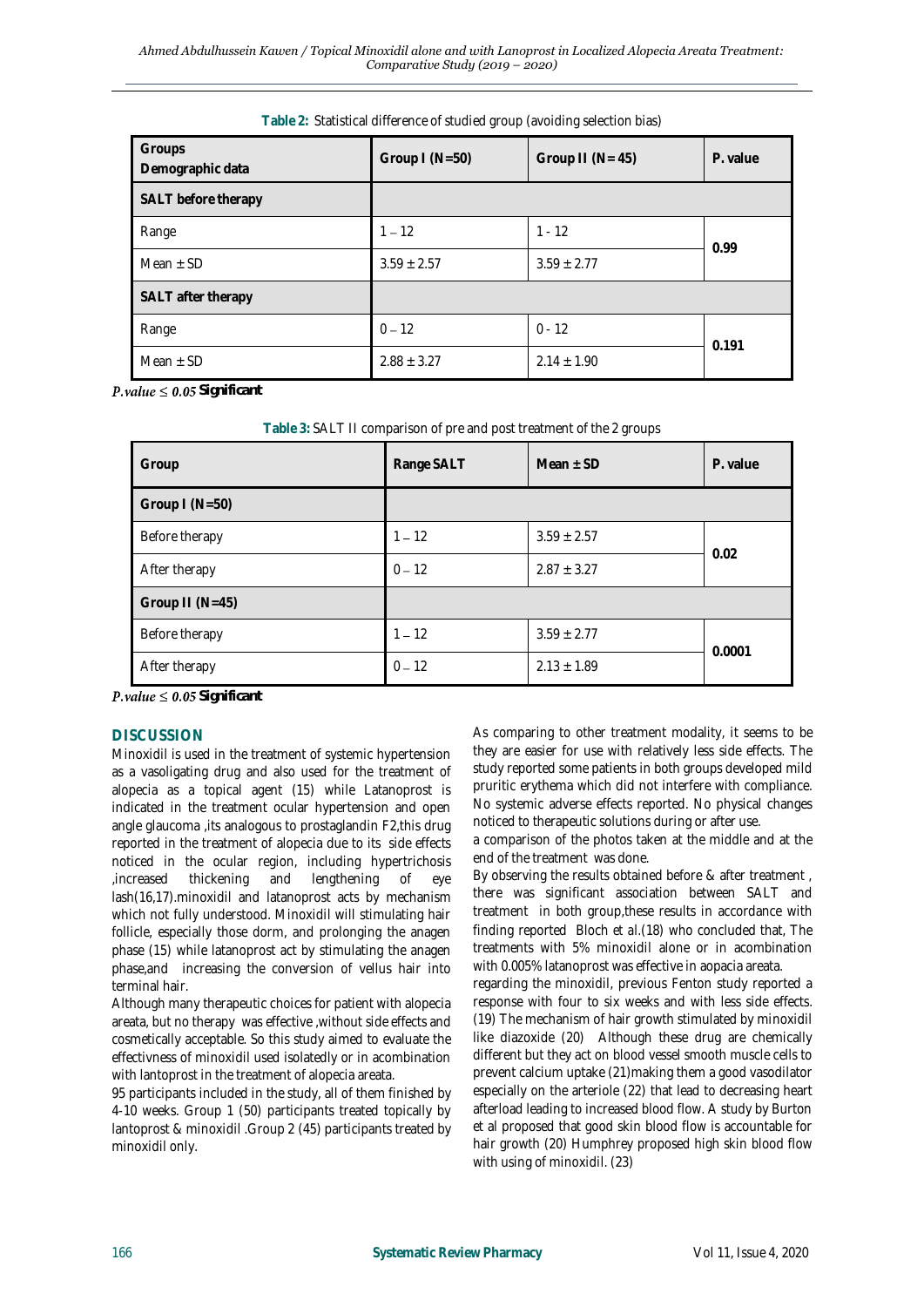Topical application of glyceryl trinitrate (act on the vien rather than arteriole) didn't induce hair growth ,proposing that,a dilatation of arteriolar blood vessels instead of venulolar are need for promotion of hair growth.(24) The mechanism of hair growth by minoxidil not related to hormonal androgenic stimulation that's approved by normal blood testosterone level &normal excreted urinary level of steroid (25,26)

Varothai approved that topical application of minoxidil will induce hair growth for both male and female with alopecia areata(27,28) . Goren noticed that 40% of male patient with alopecia areata develop hair growth with 3-6 month of topical minoxidal (29). Virginia demonstrated a dose response relationship when treated two group of patient one with 1% minoxidil and other group with 5% minxidil the response in the first group was 38% versus 81% in the second group.(30)

Although the action of lantoprost is not clearly obvious , but an interventional study reported that ,its exerts its effects through prostaglandin analogues .So the direct use of these analogues may be more effective with prolong effects and abolish the pathomechanisim of AA and therefore a competence drug for alopacia .(31,32)

Coronel noticed that , there was a moderate to total response in 45% of the patients after topical application of lantoprost for eye lash.(31) El-Ashmawy reported that , the addition of lantoprost to the topical betamethasone will increase the efficacy of betamethasone.(32).

This study approved more response with topical minoxidil only than minoxidil &lantoprost in a combination this agreed with Gita study who reported that lantoprost has no efficacy in the treatment of alopecia areata.(33)

**Conclusions:** The treatments with 5% minoxidil in acombination with 0.005% latanoprost or 5% minoxidil alone were found to be effective and a better result with minoxidil only.

# **RECOMMENDATION**

there is a need for further study to include a wide population to compare with these results and implemented in the managements of alopecia areata.

# **REFERENCES**

- 1. Mirzoyev SA, Schrum AG, Davis MD, Torgerson RR. Lifetime incidence risk of alopecia areata estimated at 2.1% by Rochester epidemiology project, 1990-2009. J Invest Dermatol. 2014; 134:1141 2. [PMC free article] [PubMed] [Google Scholar]
- 2. Hordinsky MK. Overview of alopecia areata. J InvestigDermatolSymp Proc. 2013;16(1):S13 S15.[PubMed] [Google Scholar]
- 3. MacLean KJ, Tidman MJ. Alopecia areata: more than skin deep. Practitioner.2013;257(1764):29-32. 3. [PubMed] [Google Scholar]
- 4. Islam N, Leung PS, Huntley AC, Gershwin ME. The autoimmune basis of alopecia areata: acomprehensive review. Autoimmun Rev. 2015;14(2):81-89. [PubMed] [Google Scholar]
- 5. Guzmán-Sánchez DA, Villanueva-Quintero GD, Alfaro Alfaro N, McMichael A. A clinical studyof

alopecia areata in Mexico. Int J Dermatol. 2007;46(12):1308-1310. [PubMed] [Google Scholar]

- 6. Villasante Fricke AC, Miteva M. Epidemiology and burden of alopecia areata: A systematic review. ClinCosmetInvestigDermatol. 2015; 8:397 403. [PMC free article] [PubMed] [Google Scholar]
- 7. Lundin M, Chawa S, Sachdev A, Bhanusali D, Seiffert-Sinha K, Sinha AA, et al. Gender differences in alopecia areata. J Drugs Dermatol. 2014; 13:409-13. [PubMed] [Google Scholar]comprehensive review. Autoimmun Rev. 2015;14(2):81-89. [PubMed] [Google Scholar]
- 8. Shi Q, Duvic M, Osei JS, et al. Health-Related Quality of Life (HRQoL) in alopecia areata patients- a secondary analysis of the National Alopecia Areata Registry Data. J InvestigDermatolSymp Proc.2013;16(1):S49-S50. [PubMed] [Google Scholar]
- 9. Huang KP, Mullangi S, Guo Y, Qureshi AA. Autoimmune, atopic, and mental health comorbid conditions associated with alopecia areata in the United States. JAMA Dermatol. 2013;149(7):789-794. [PubMed] [Google Scholar]
- 10. Baars MP, Greebe RJ, Pop VJ. High prevalence of thyroid peroxidase antibodies in patients with alopecia areata. J EurAcadDermatolVenereol. 2013;27(1):e137 e139. [PubMed] [Google Scholar]
- 11. Karadag AS, Ertugrul DT, Bilgili SG, Takci Z, Tutal E, Yilmaz H. Insulin resistance is increased in alopecia areata patients. CutanOculToxicol. 2013;32(2):102 106. [PubMed] [Google Scholar]
- 12. Petukhova L, Duvic M, Hordinsky M et al. Genomewide association study in alopecia areata implicates both innate and adaptive immunity. Nature 2010; 466:113-17.
- 13. Shapiro J. Current treatment of alopecia areata Investig Dermatol Symp Proc. 2013;16(1):S42-S44. [PubMed] [Google Scholar]
- 14. Karimkhani C, Boyers LN, Prescott L, et al. Global burden of skin disease as reflected in CochraneDatabase of Systematic Reviews. JAMA Dermatol. 2014;150(9):945-951. [PubMed] [Google Scholar]
- 15. Pires FE, Fonseca MB, Ramos-e-Silva M. Minoxidilnasalopecias. FolhaMédica 1994;108(4):113- 17.
- 16. Blume-Peytavi U, Lönnfors S, Hillmann K, Bartels NG. A randomized double-blind placebo-controlled pilot study to assess the efficacy of a 24-week topical treatment by latanoprost 0,1% on hair growth and pigmentation in healthy volunteers with androgenetic alopecia. J Am AcadDermatol. 2012;66(5):794-800.
- 17. Sasaki S, Hozumi Y, Kondo S. Influence of prostaglandin F2alpha and its analogues on hair regrowth and follicular melanogenesis in a murine model. ExpDermatol. 2005;14(5):323-8.
- 18. Bloch LD,Escudeiro CC, Sarruf FD ,Valente NYS.Latanoprost and minoxidil: Comparative doubleblind, placebo-controlled study for the treatment of hair loss.DOI: [http://dx.doi.org/10.5935/scd1984-](http://dx.doi.org/10.5935/scd1984-8773.20181011015) [8773.20181011015](http://dx.doi.org/10.5935/scd1984-8773.20181011015)